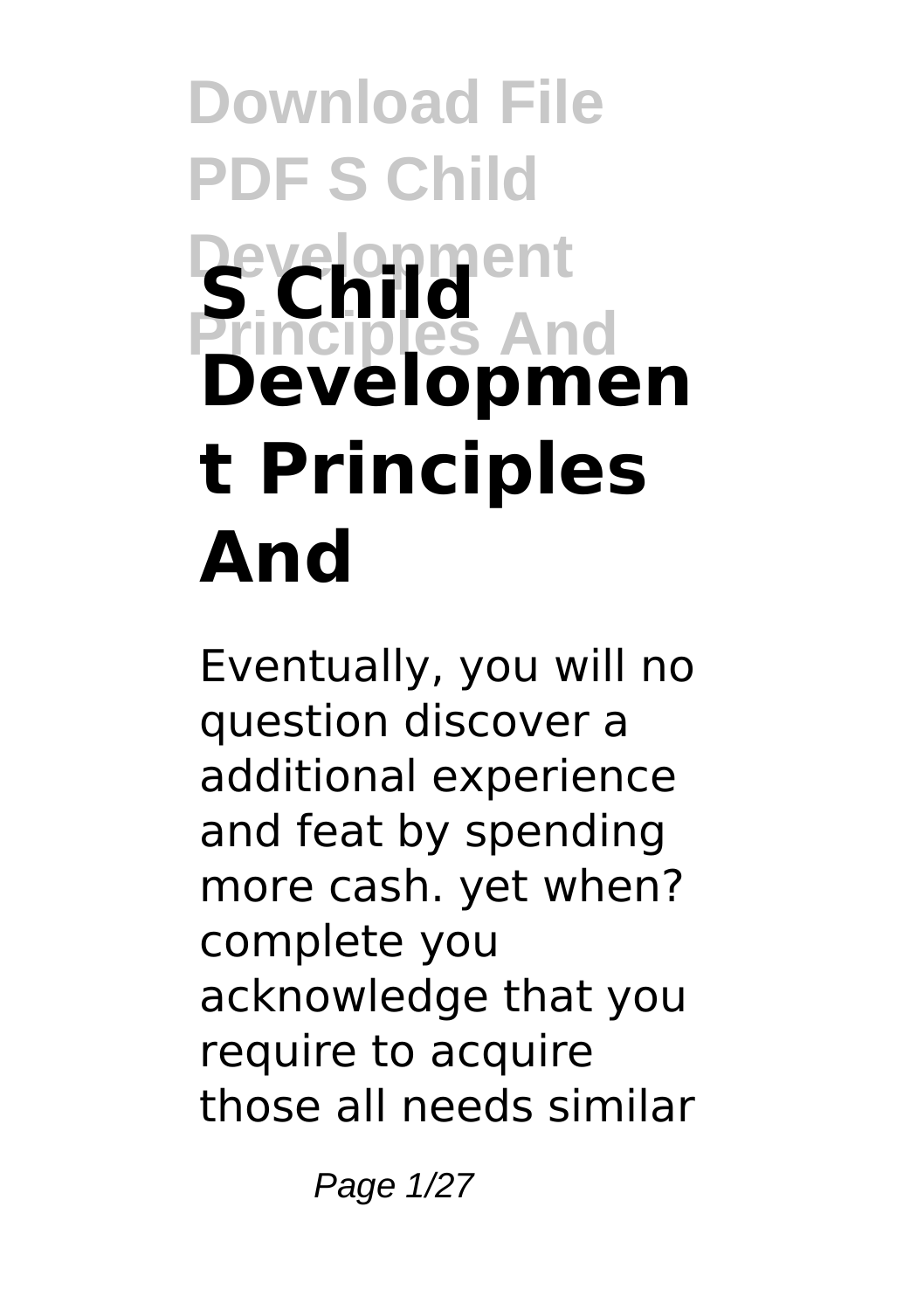to having significantly **Principles And** cash? Why don't you try to get something basic in the beginning? That's something that will guide you to understand even more regarding the globe, experience, some places, once history, amusement, and a lot more?

It is your extremely own grow old to play a part reviewing habit. in the midst of guides you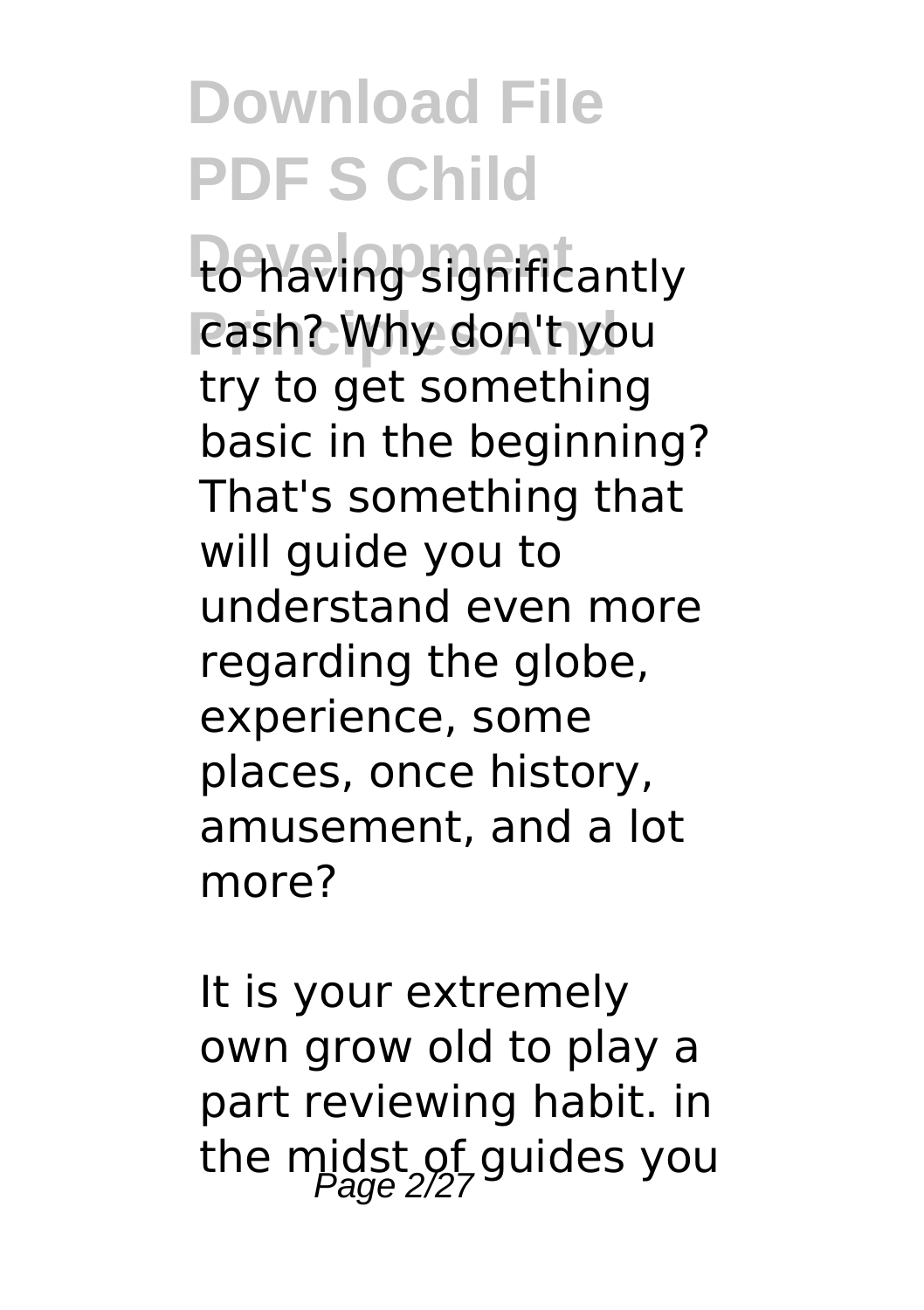# **Download File PDF S Child Development** could enjoy now is **s**

**Principles And child development principles and** below.

Authorama offers up a good selection of highquality, free books that you can read right in your browser or print out for later. These are books in the public domain, which means that they are freely accessible and allowed to be distributed; in other words, you don't need to worry if you're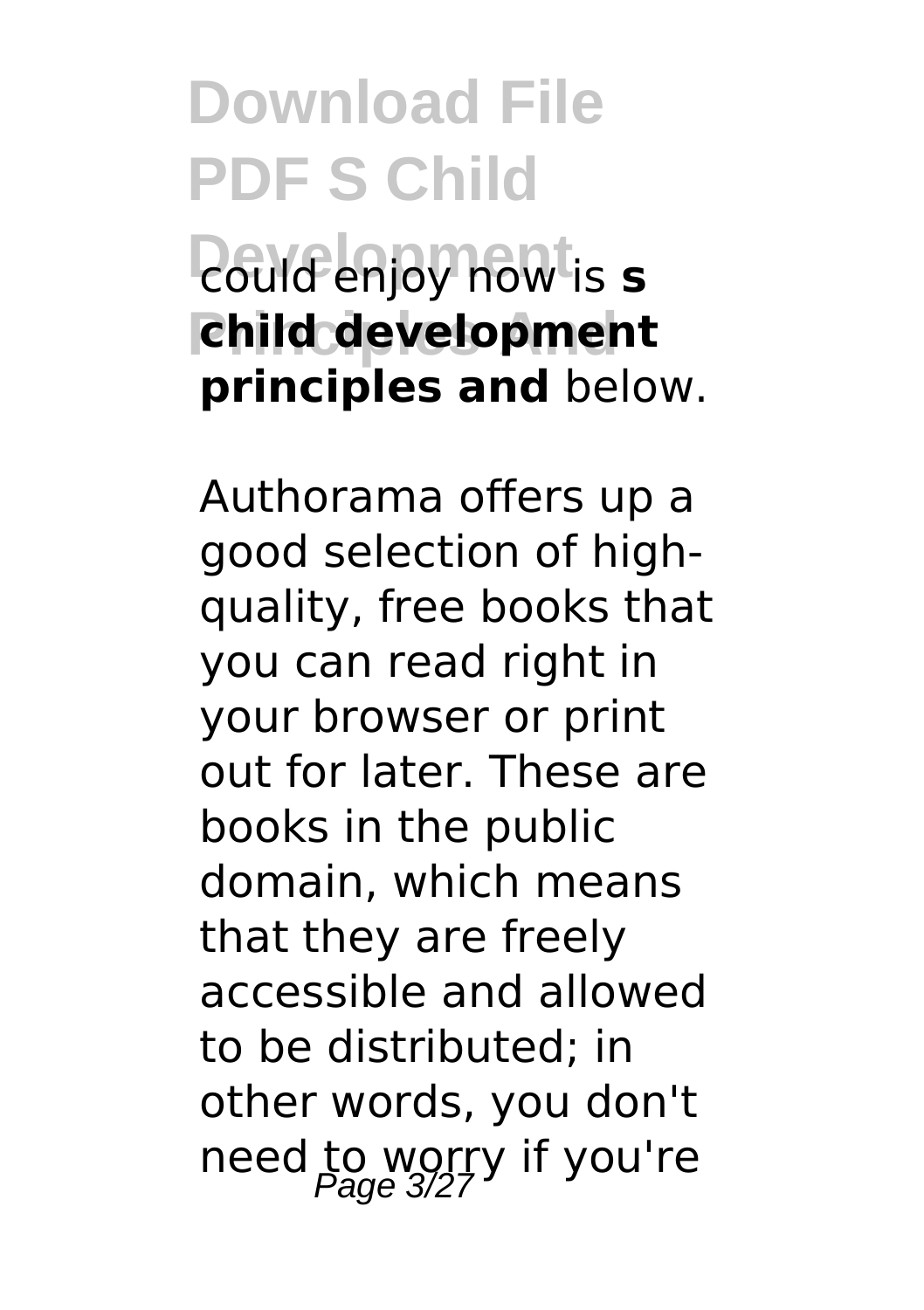# **Download File PDF S Child looking at something**

**Filegal heres And** 

#### **S Child Development Principles And**

12 Principles of Child Development and Learning. All areas of development and learning are important. Learning and development follow sequences. Development and learning proceed at varying rates. Development and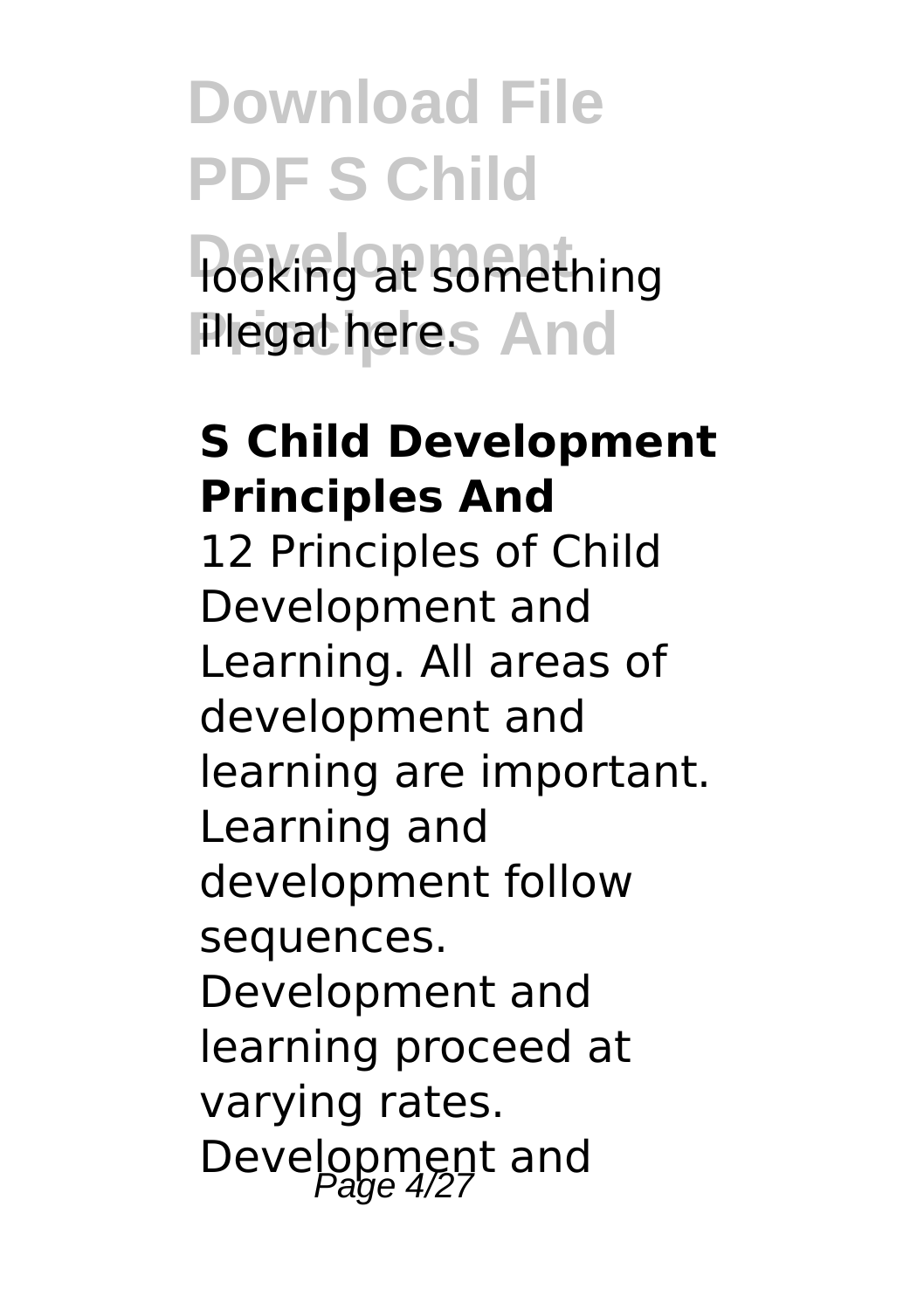**Learning result from an interaction of And** maturation and experience. Early experiences have profound effects on development and learning.

#### **12 Principles of Child Development and Learning that ...** The principles listed below govern all aspects of development—physical , sensory-motor,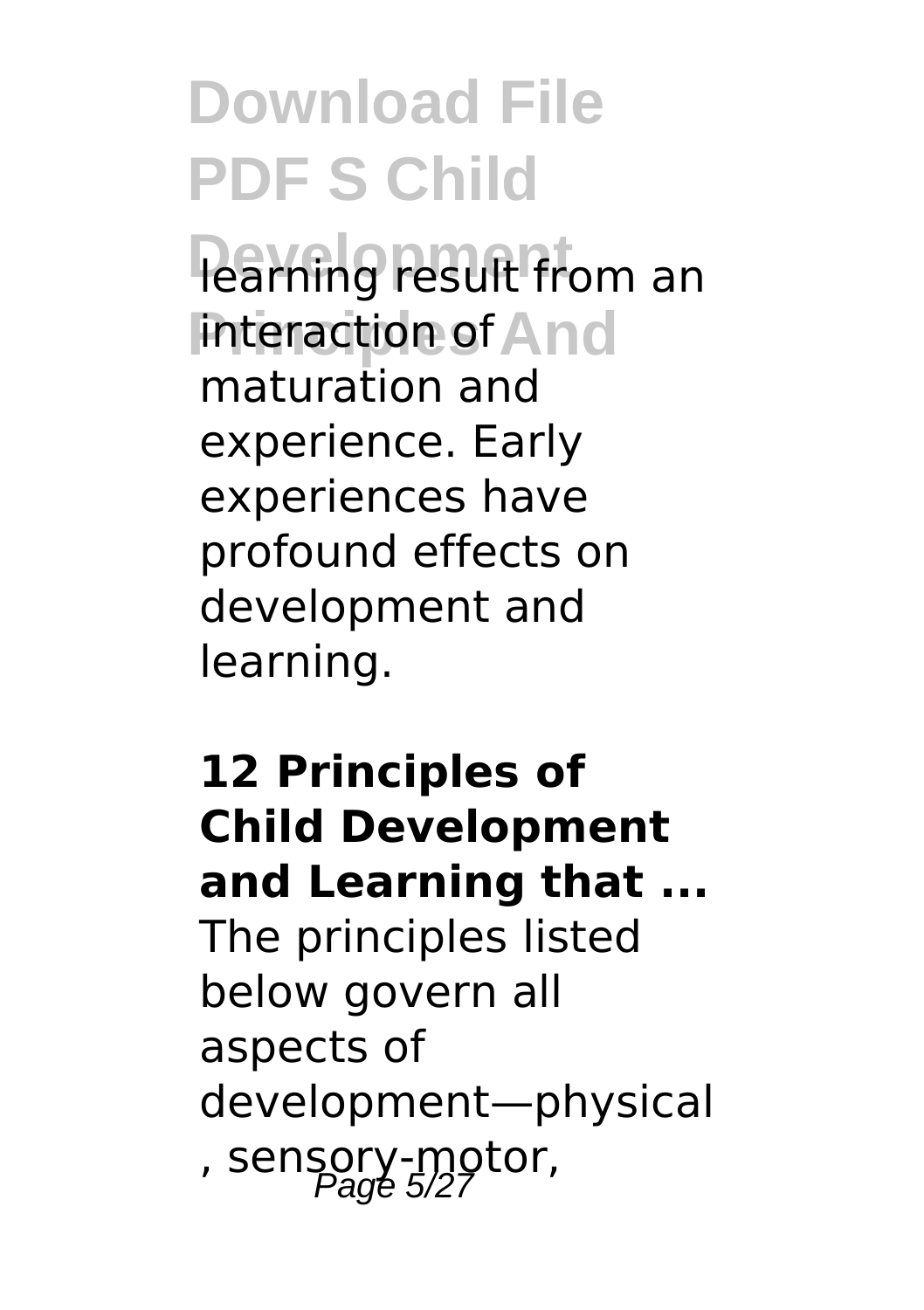*<u>Degnitive</u>*, mental, **behaviourals And** development as well as social- emotional development etc. The following principles will help the adults around the child to perceive him and his behaviour in the process of development, which at times seem inexplicable to the ...

### **Child Development: Principles and Stages | Educational**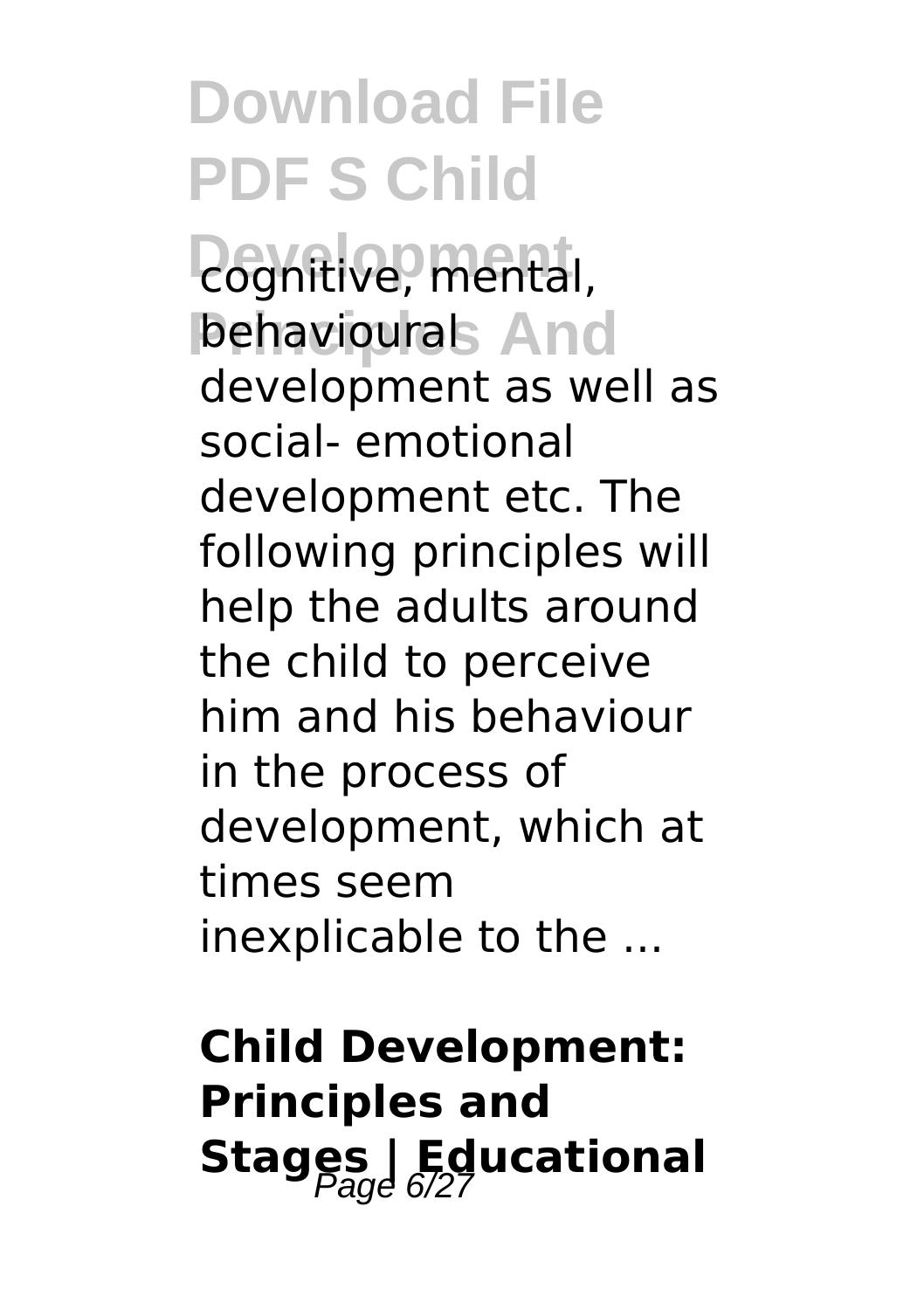**Download File PDF S Child Development ... There are four areas,** or domains, of child development: Physical – the development and growth of the child's body, muscles, and senses. Social – how the child relates, plays and talks to others. Emotional – the child's awareness of self, how the child feels about himself, expression of feelings and how he helps care for himself.

Page 7/27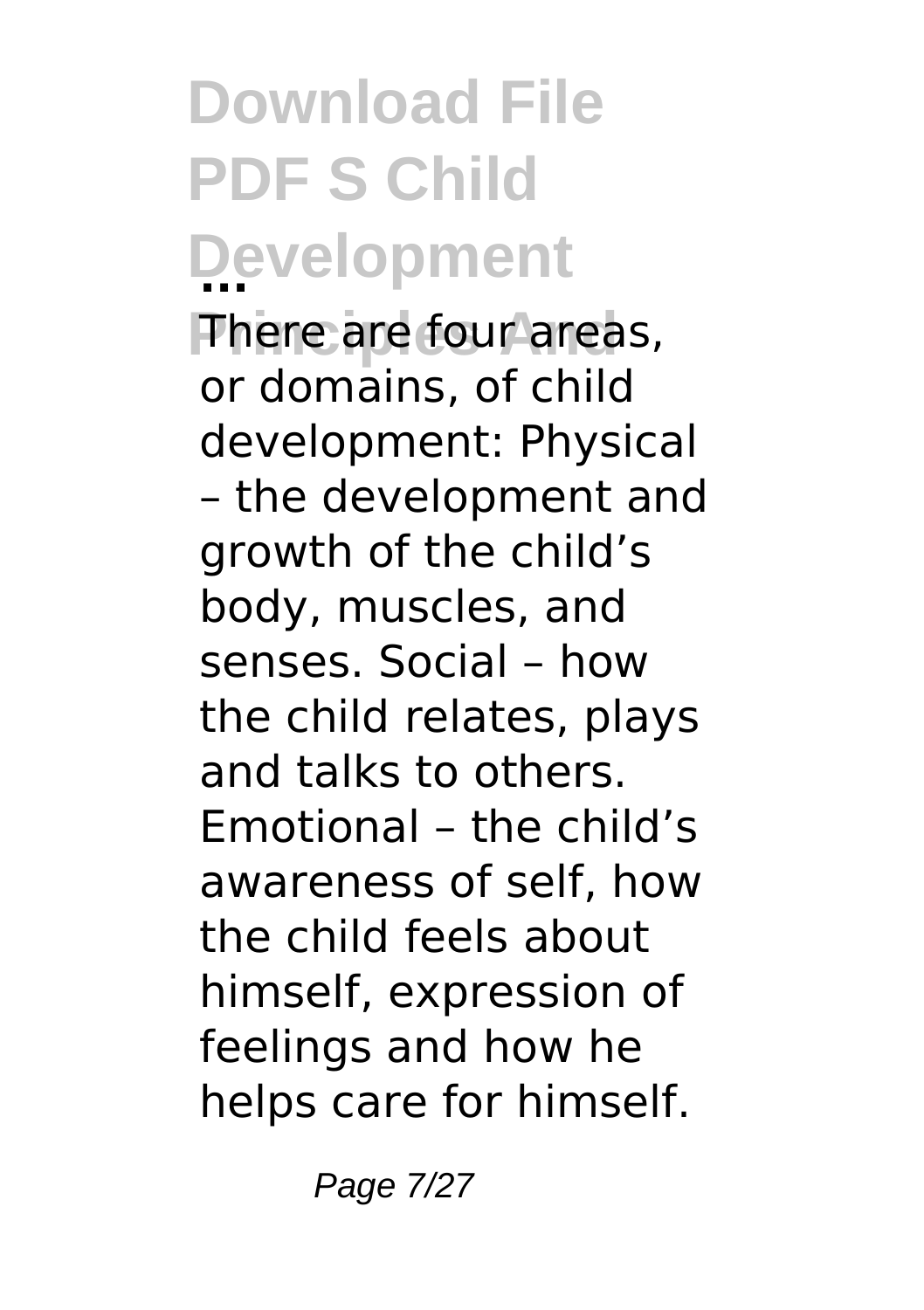### **Development Child Development Principles + Babies Genius**

Principles of Child Development and Learning Early childhood (birth through age 8) is a uniquely valuable and vulnerable time in the human life cycle. The early childhood years lay the foundation and create trajectories for all later learning and development. 10, 11, 12 Each  $P_{\text{Page 8/27}}$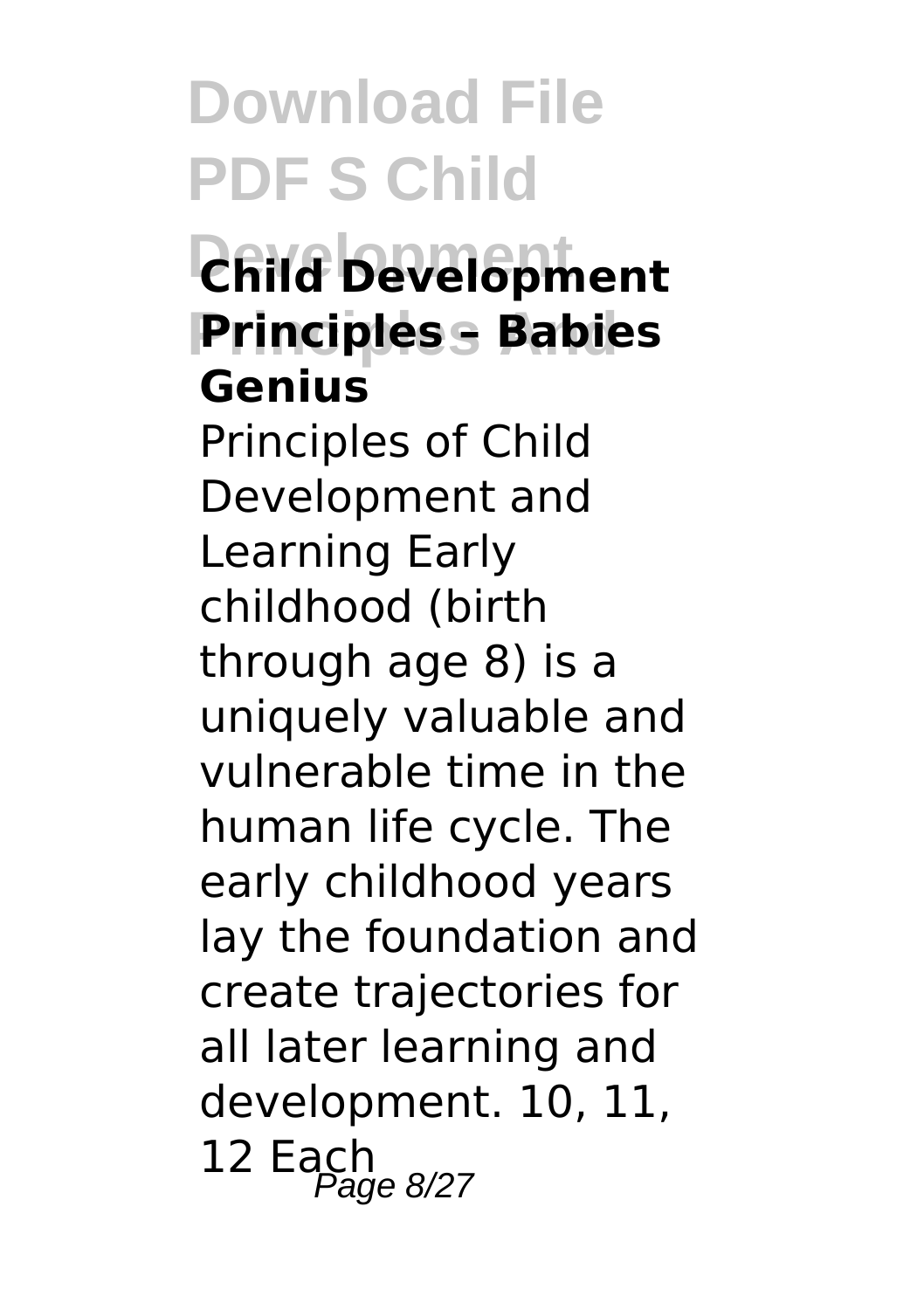**Individual**—child, family member, and early educator—is unique.

#### **Principles of Child Development and Learning | NAEYC**

CCEI's Basic Principles of Child Development Certificate program provides fundamental information on developmental characteristics and childhood milestones in various age ranges.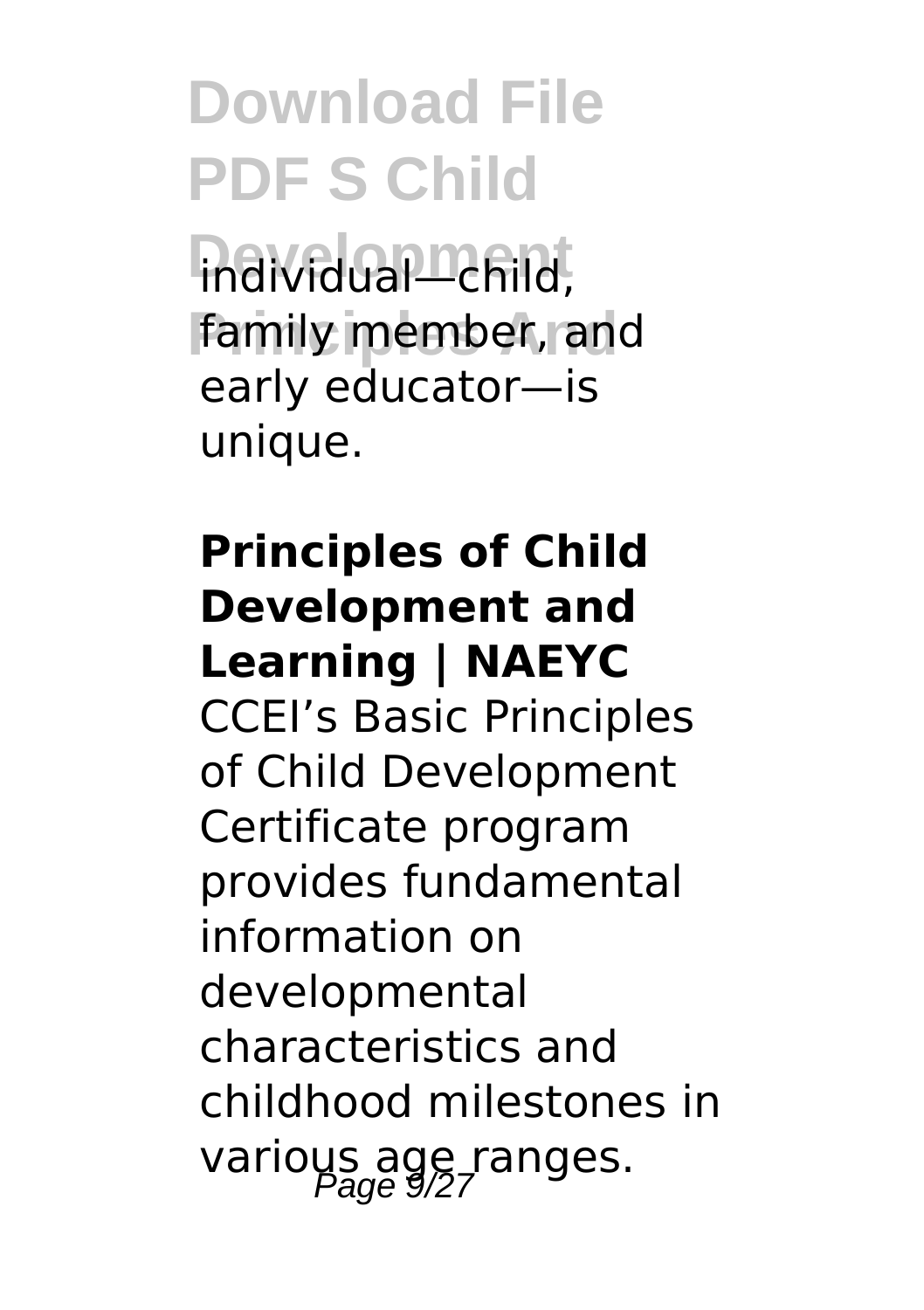**Development** This program also provides foundational information on prominent early childhood development theorists, including Piaget, Freud, Erikson, and others.

#### **Child Development Principles and Stages | Child Care**

**...**

The basic principles of children's development The different ways children are intelligent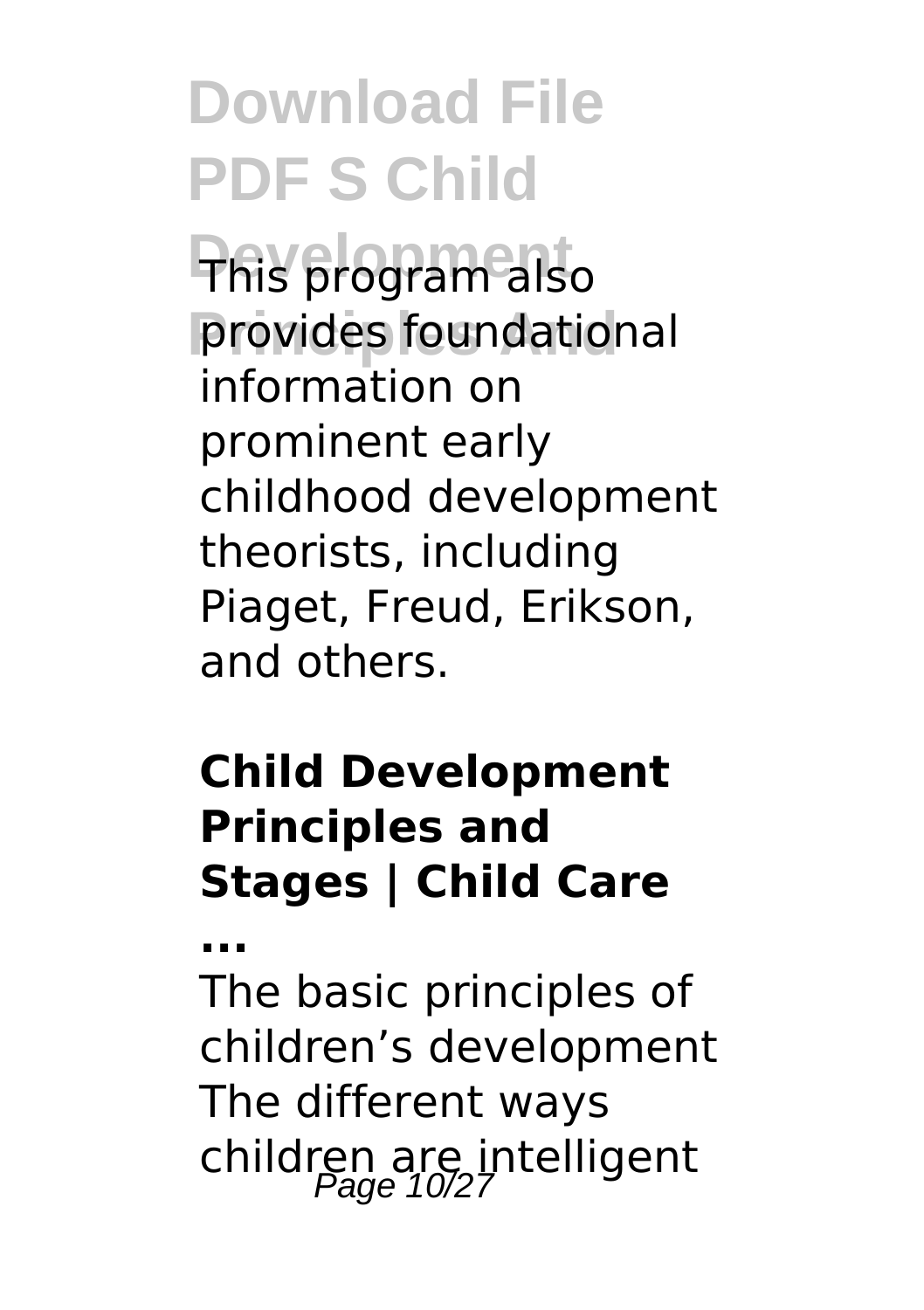and learn The role of **Principles And** children's social and cultural contexts in their learning and development Ways adults can apply the principles of children's learning to provide a high-quality, developmentally appropriate early childhood program

**Principles of Child Development and Learning** The science of child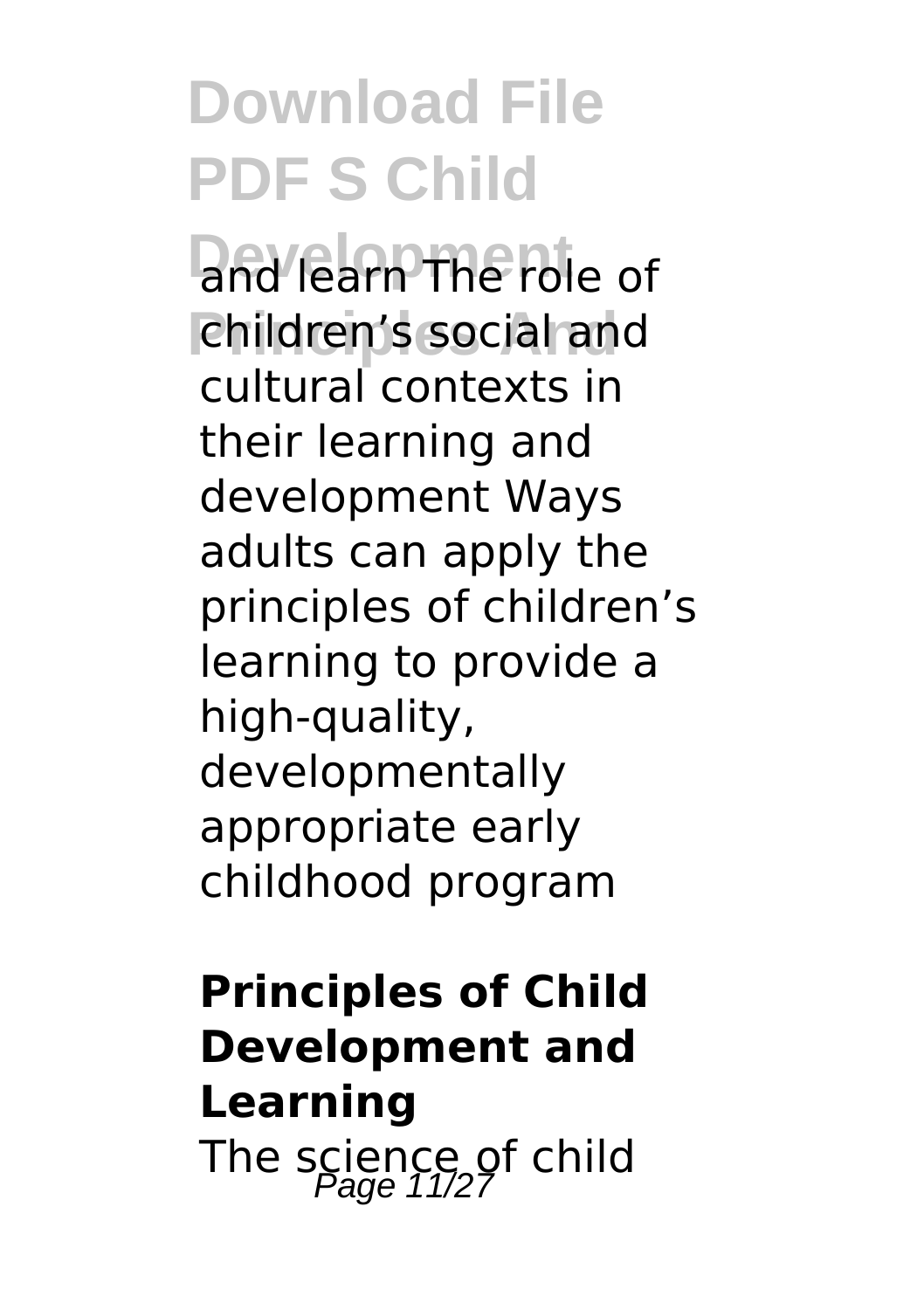**Development** development and the core capabilities of adults point to a set of "design principles" that policymakers and practitioners in many different sectors can use to improve outcomes for children and families. That is, to be maximally effective, policies and services should: Support responsive relationships for children and adults.

Page 12/27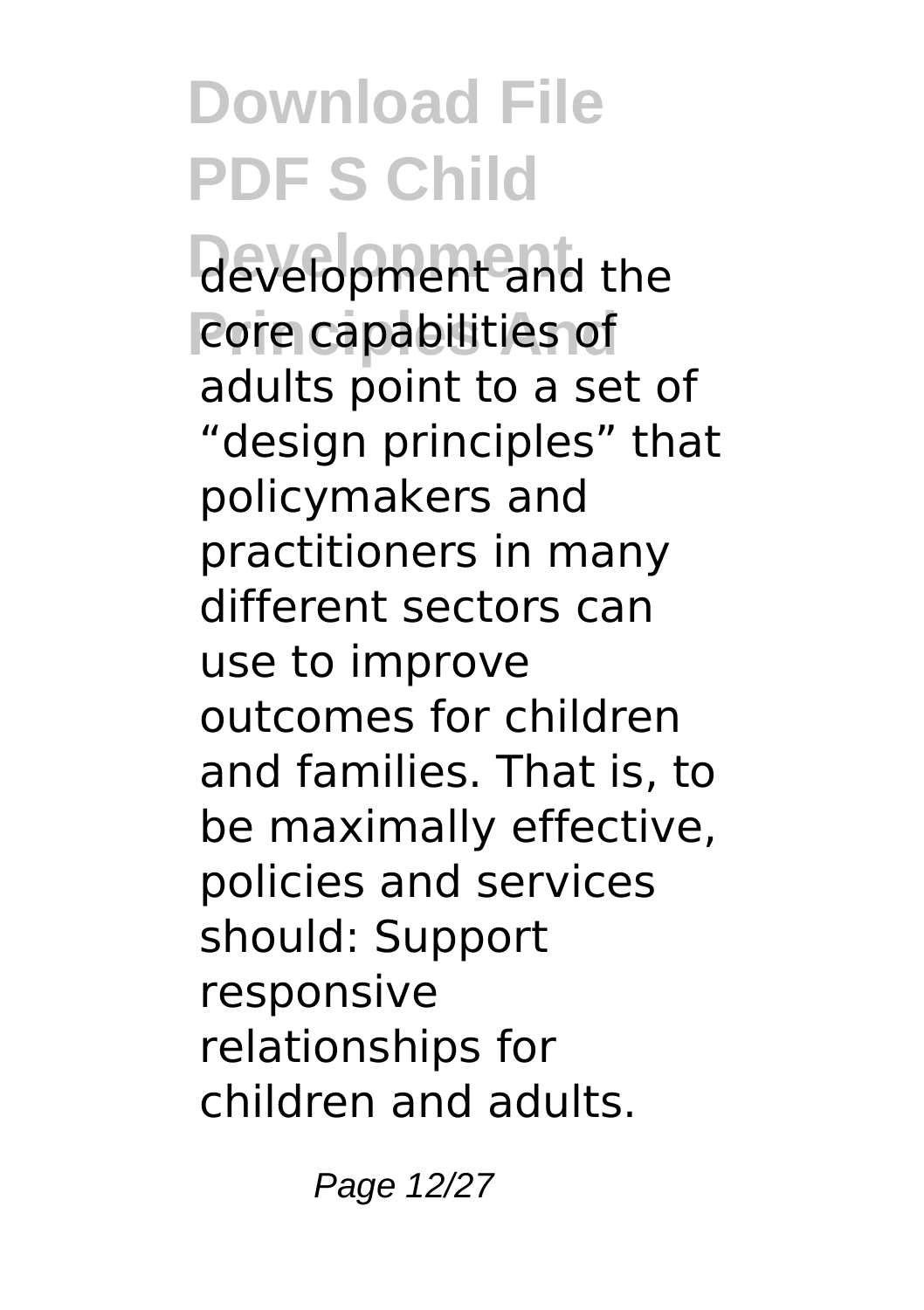**Download File PDF S Child Pfiree Early**ent **Principles And Childhood Development Principles to Improve ...** Healthy development means that children of all abilities, including those with special health care needs, are able to grow up where their social, emotional and educational needs are met. Having a safe and loving home and spending time with family-playing,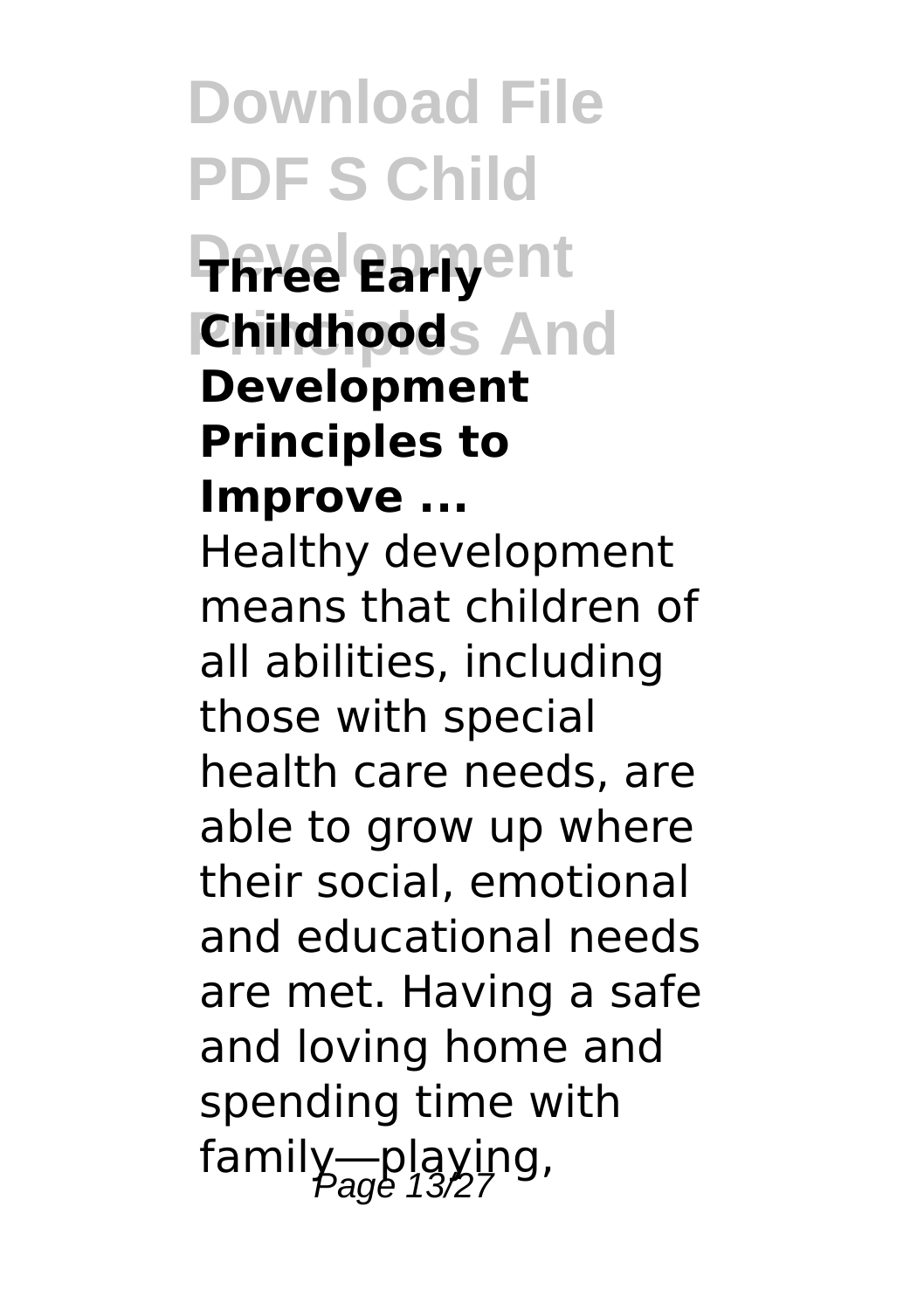singing, reading, and talking<sub></sub>―are very important.

#### **Child Development Basics | CDC**

Children tend to acquire these skills in an orderly fashion and within certain age brackets. This pattern of skill acquisition is often referred to as 'Normal or Typical Development', and is used to monitor a child's deyelopmental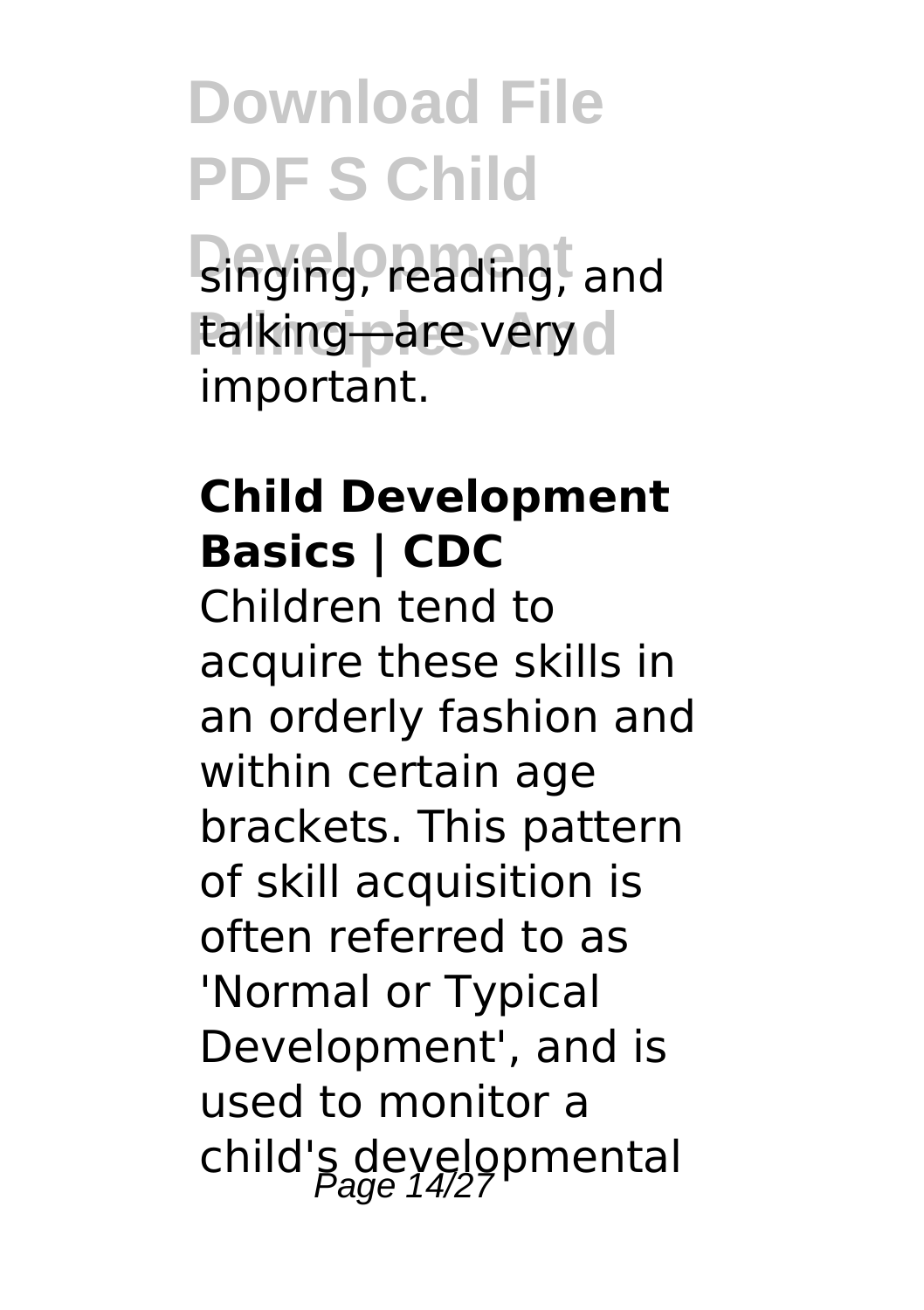**Development** progress. In some cases late acquisition of these 'milestones' can indicate developmental delay.

#### **Child Development - Physiopedia**

The process of development has been studied experimentally and otherwise. The studies and researches have highlighted certain significant facts or principles underlying this process. These are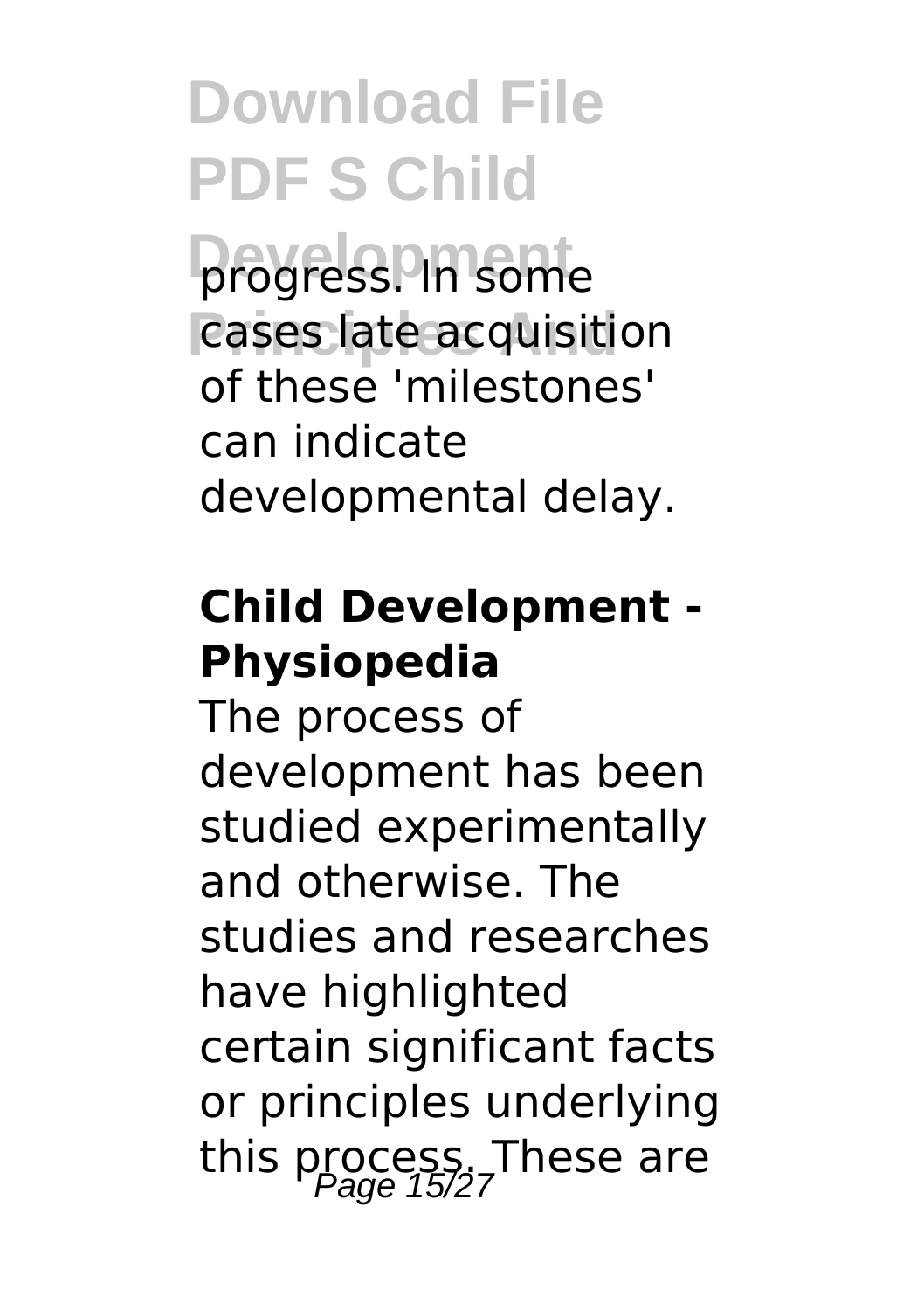as follows: (i)<sup>ent</sup> **Pevelopment follows a** pattern: Peculiar of the species Development occurs in orderly manner and follows a certain sequence. For example, the human body cuts his molars […]

#### **12 Main Principles of Growth and Development of Children** Child Development. Español (Spanish)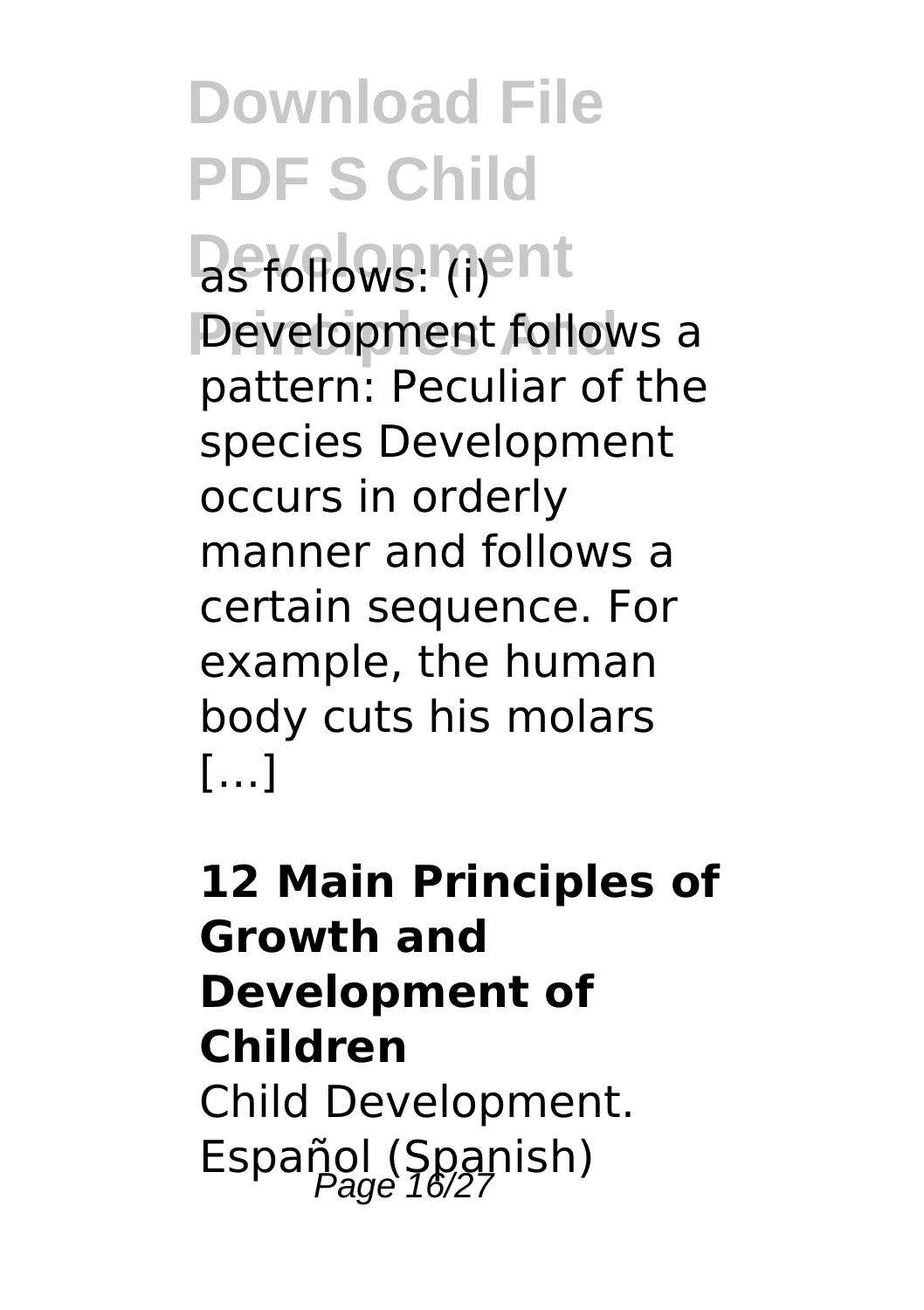Related Pages. The **Parly years of a child's** life are very important for his or her health and development. Parents, health professionals, educators, and others can work together as partners to help children grow up to reach their full potential.

### **Learn About Child Development | CDC** This item: Child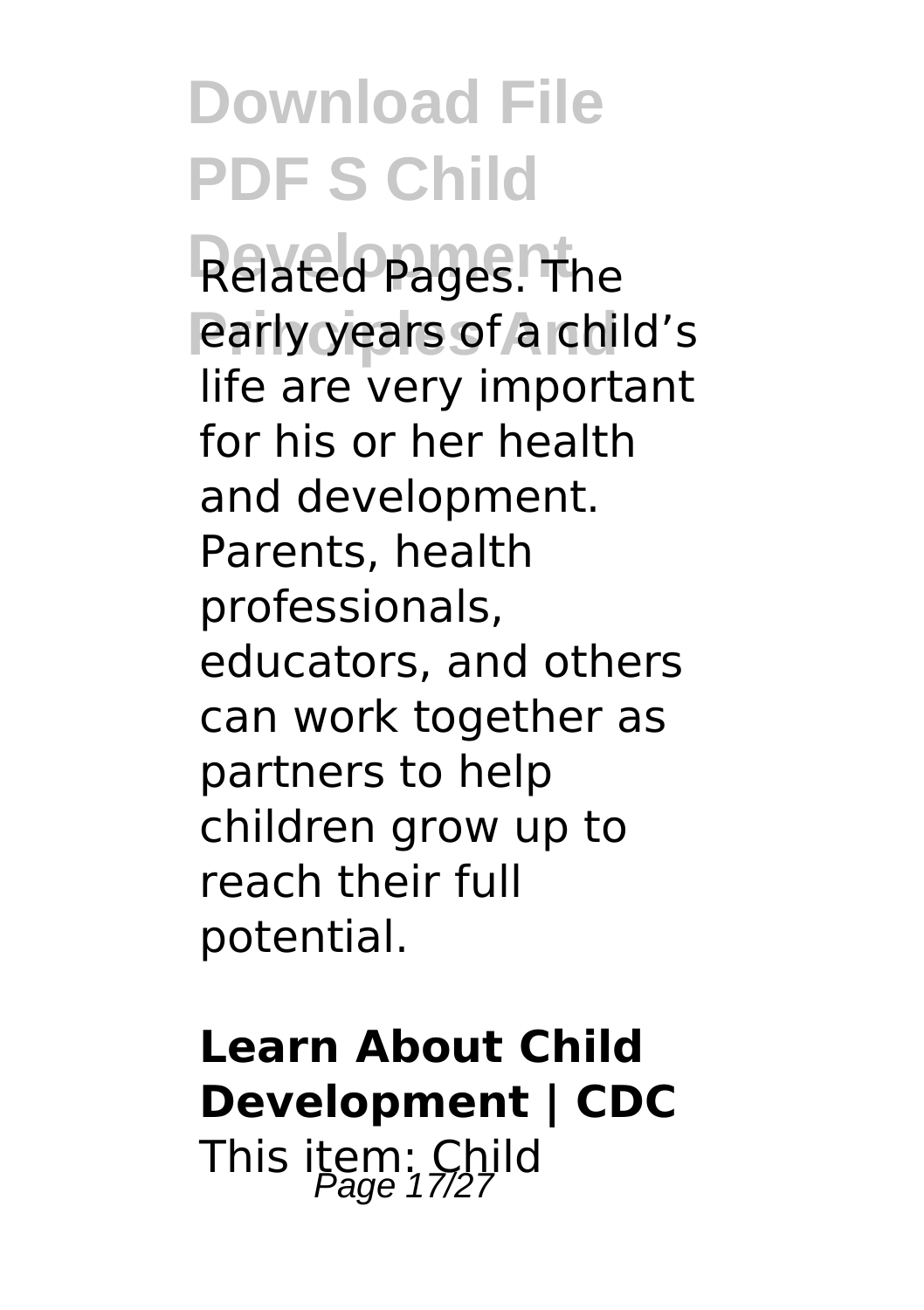**Download File PDF S Child Development** Development: **Principles and And** Perspectives (2nd Edition) by Joan Littlefield Cook Paperback \$130.00. Only 1 left in stock order soon. Sold by 11 Books and ships from Amazon Fulfillment. FREE Shipping. Details. Applied Behavior Analysis for Teachers (9th Edition) by Paul A. Alberto Paperback \$172.66.

Page 18/27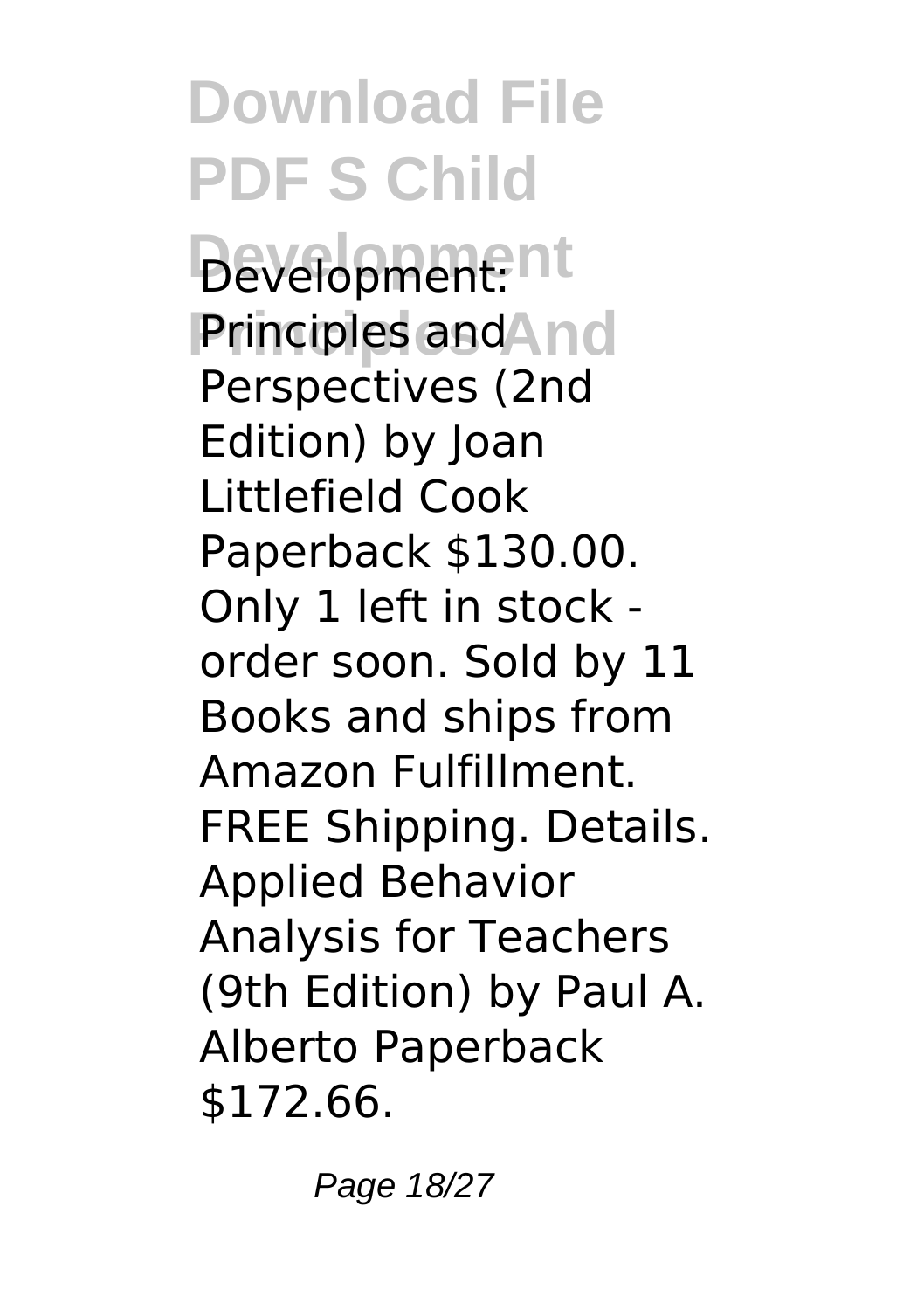**Download File PDF S Child Development Amazon.com: Child Pevelopment: Principles and Perspectives ...** Principles of Development and Reconstruction Assistance. These principles guide U.S. development and reconstruction assistance. They are fundamental to the success of assistance as an instrument of U.S. foreign policy and national security. The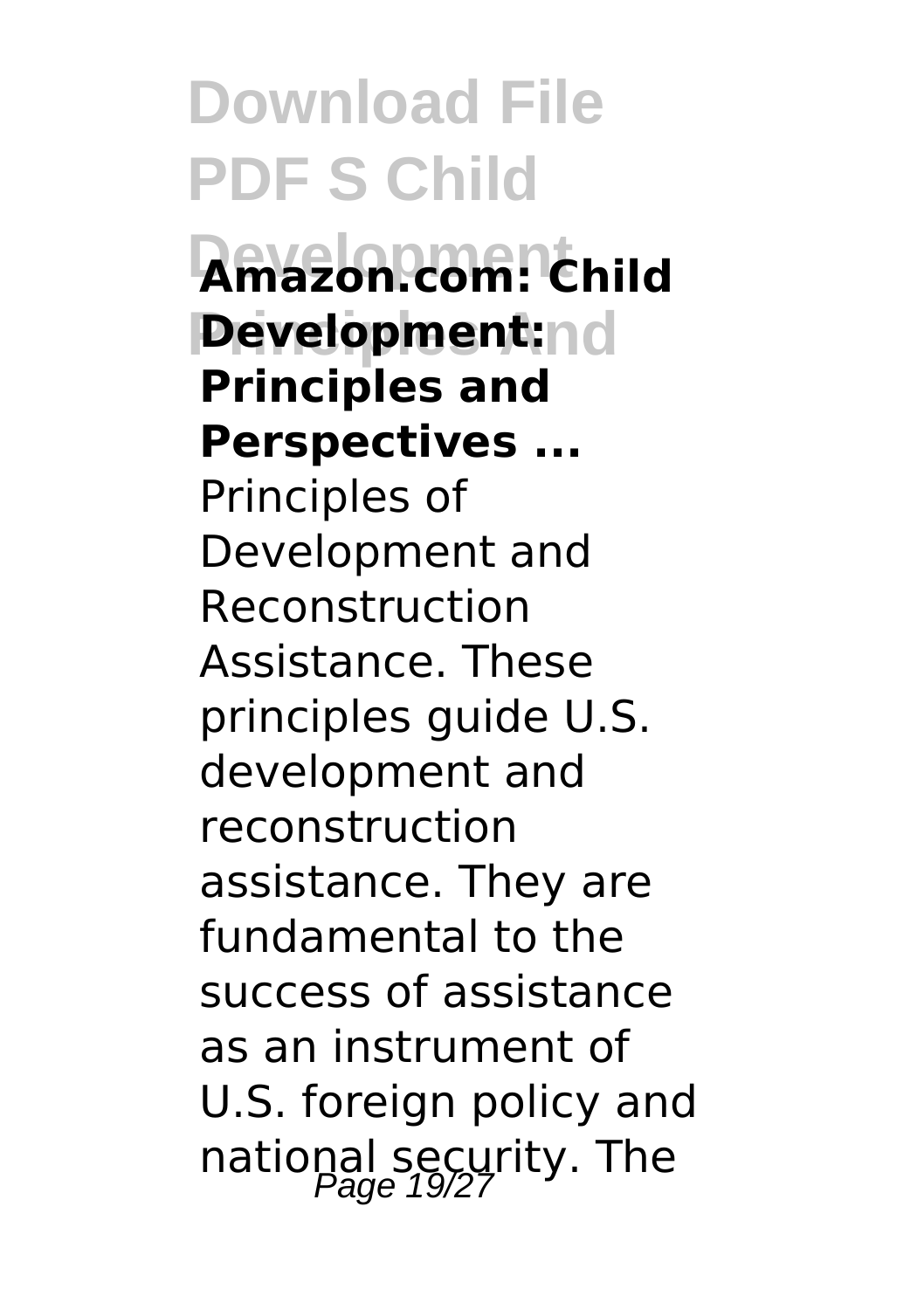**principles are not a Principles And** checklist, but a summary of the characteristics of successful assistance to achieve development objectives including economic growth, democracy and governance, and social transition.

**The Nine Principles of Development - U.S. Agency for ...** Sociocultural Theory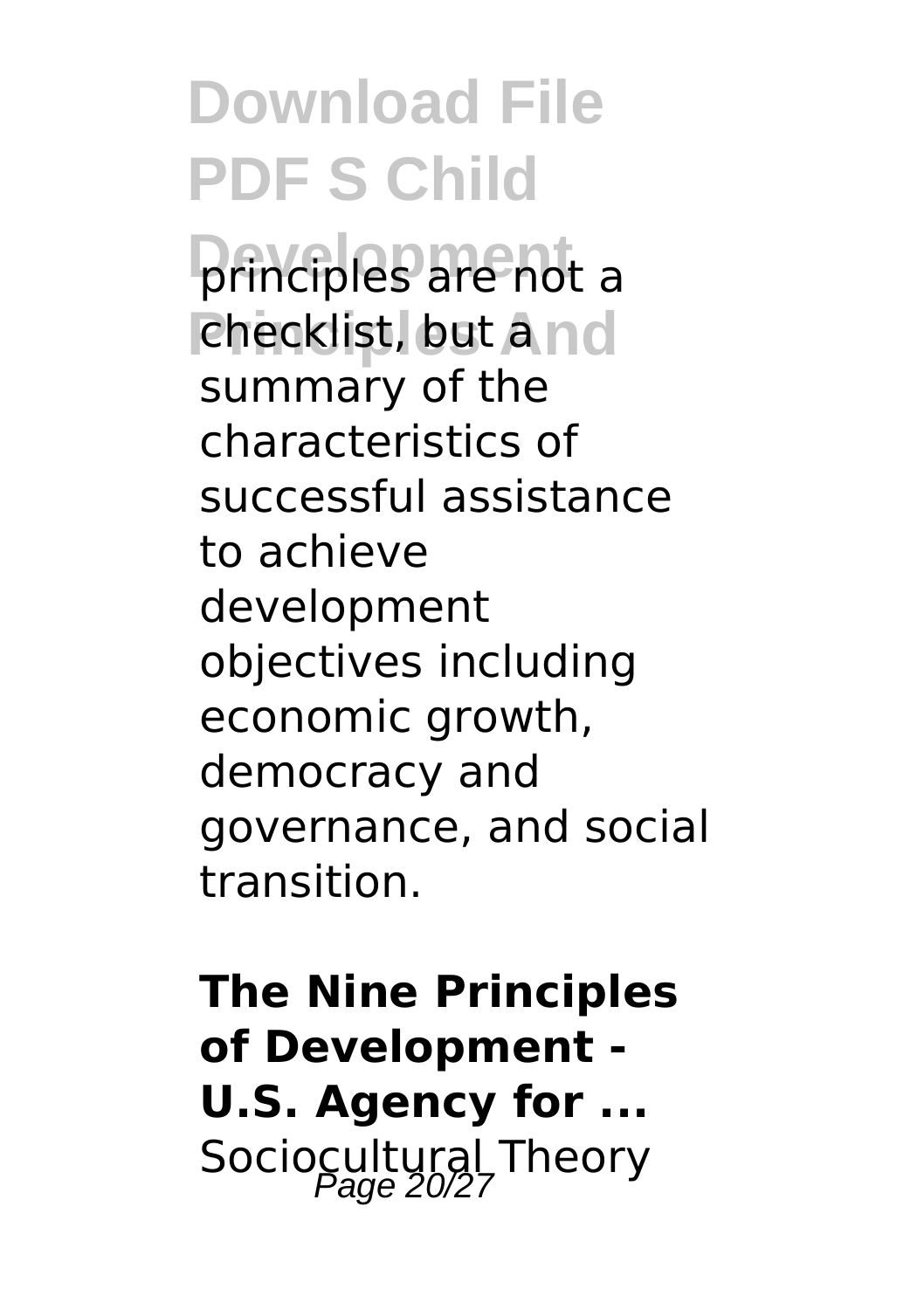**Development** Child development theories focus on explaining how children change and grow over the course of childhood. Such theories center on various aspects of development including social, emotional, and cognitive growth. The study of human development is a rich and varied subject.

### **7 of the Best-Known Theories of Child**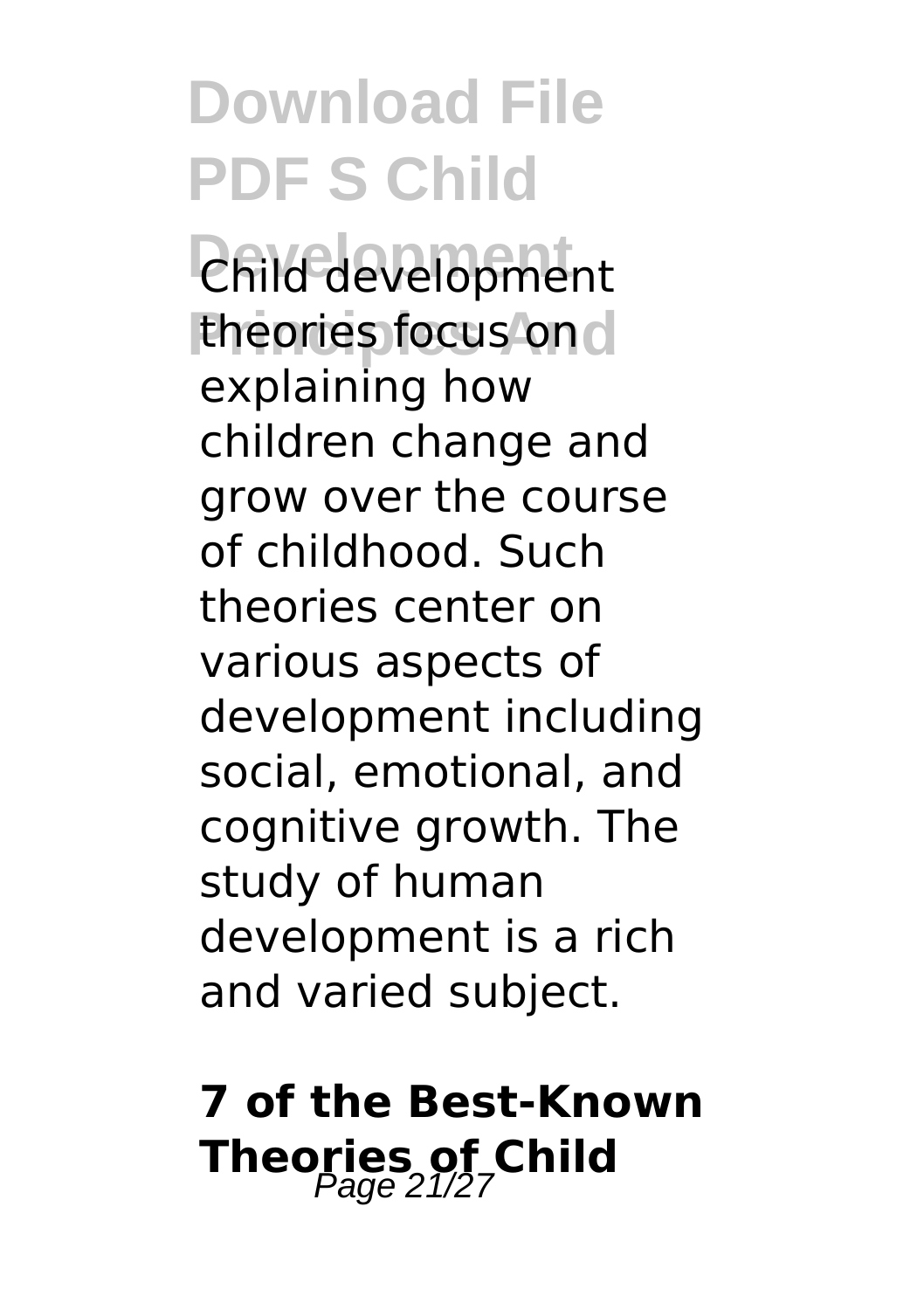**Development Development** Piaget further attested that a child's cognitive structure increases in sophistication with development, moving from a few innate reflexes such as crying and sucking to highly complex mental activities. Discussion. Piaget's theory identifies four developmental stages and the processes by which children progress through them.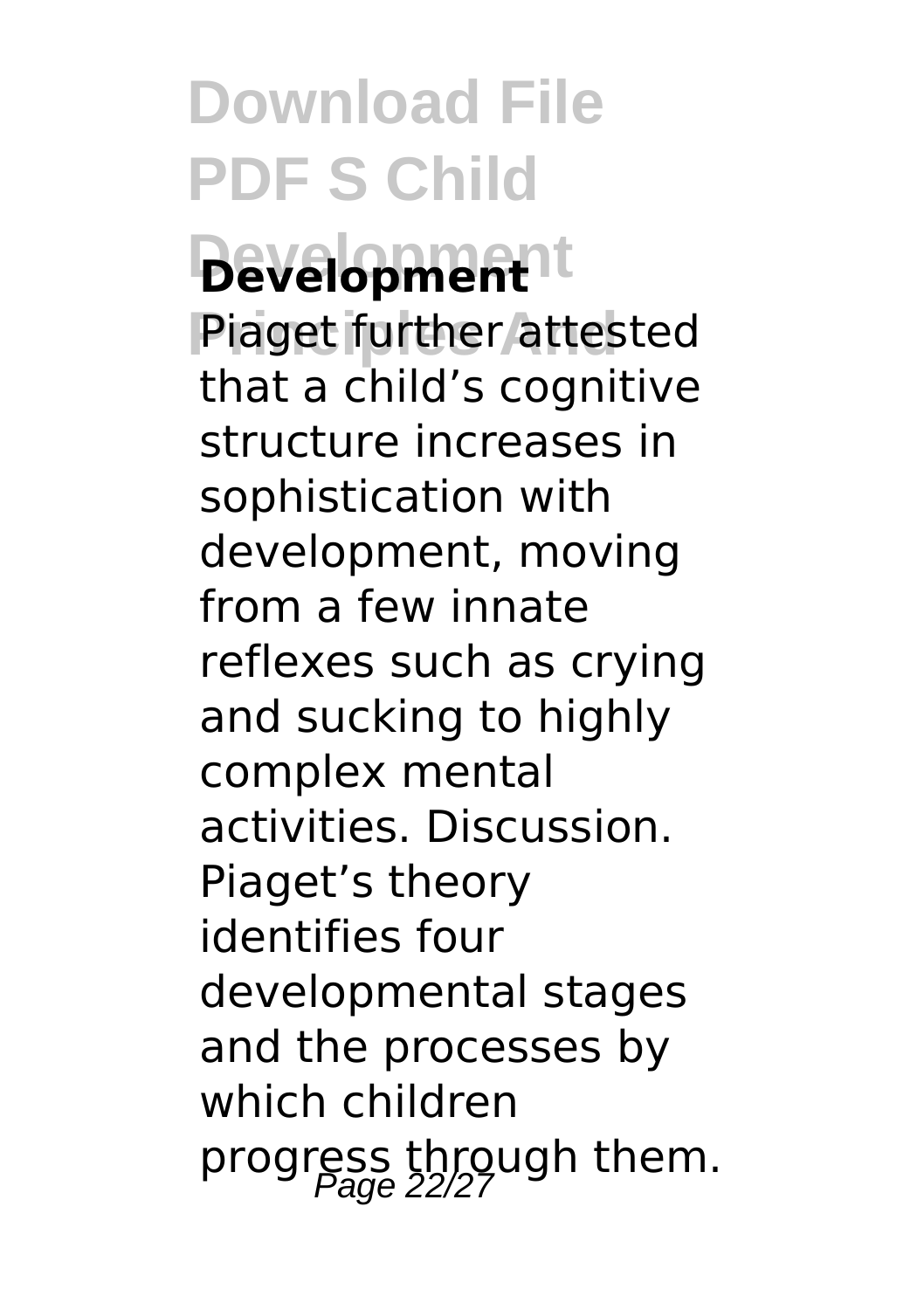**Download File PDF S Child The four stages !... Principles And Piaget | Child Development and Learning | Funderstanding ...** These principles are essential if one is to understand the requirements of normal neurobiological, psychological, social and moral development.1An understanding of the principles of child and adolescent<br>adolescent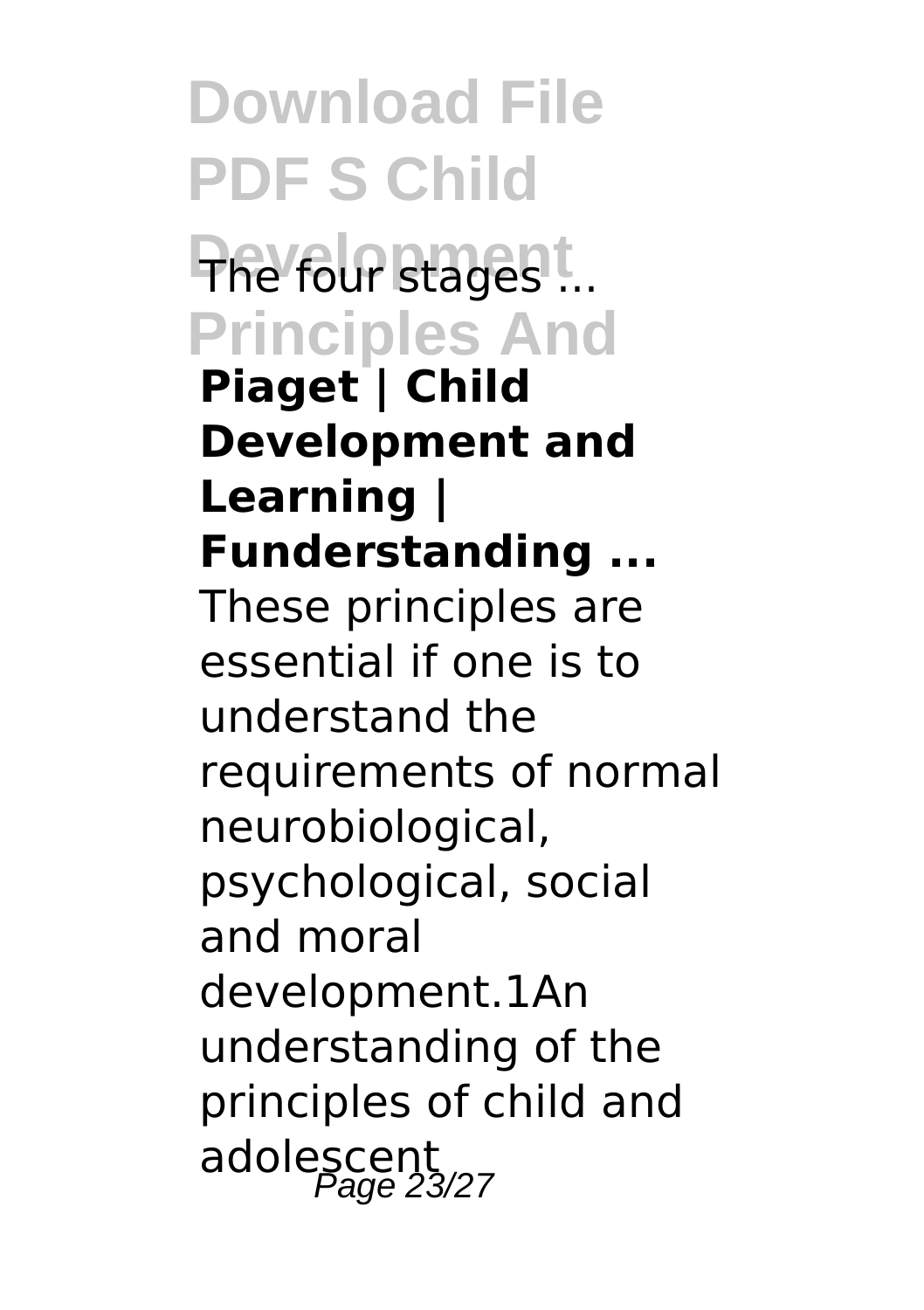**Development** development and a **Pronsideration of add** children's mental health is useful to decision-makers at all levels of the juvenile justice system.

#### **Child Development, Children's Mental Health and the ...** Child development involves the biological, psychological and emotional changes that occur in human beings between birth and the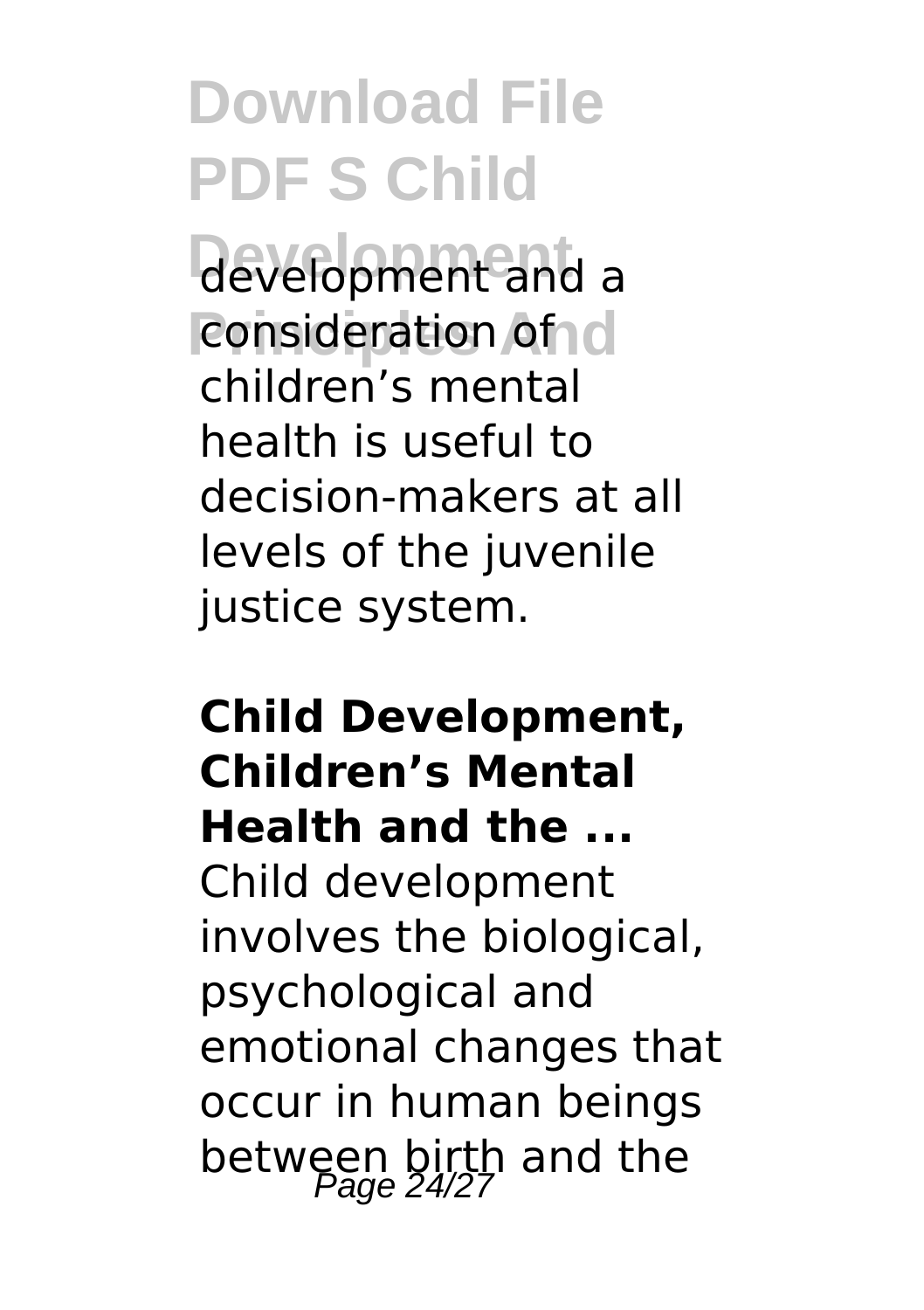*<u>Donclusion</u>* of nt adolescence.In the course of development, the individual human progresses from dependency to increasing autonomy.It is a continuous process with a predictable sequence, yet has a unique course for every child.

#### **Child development - Wikipedia**

This session will cover the most recent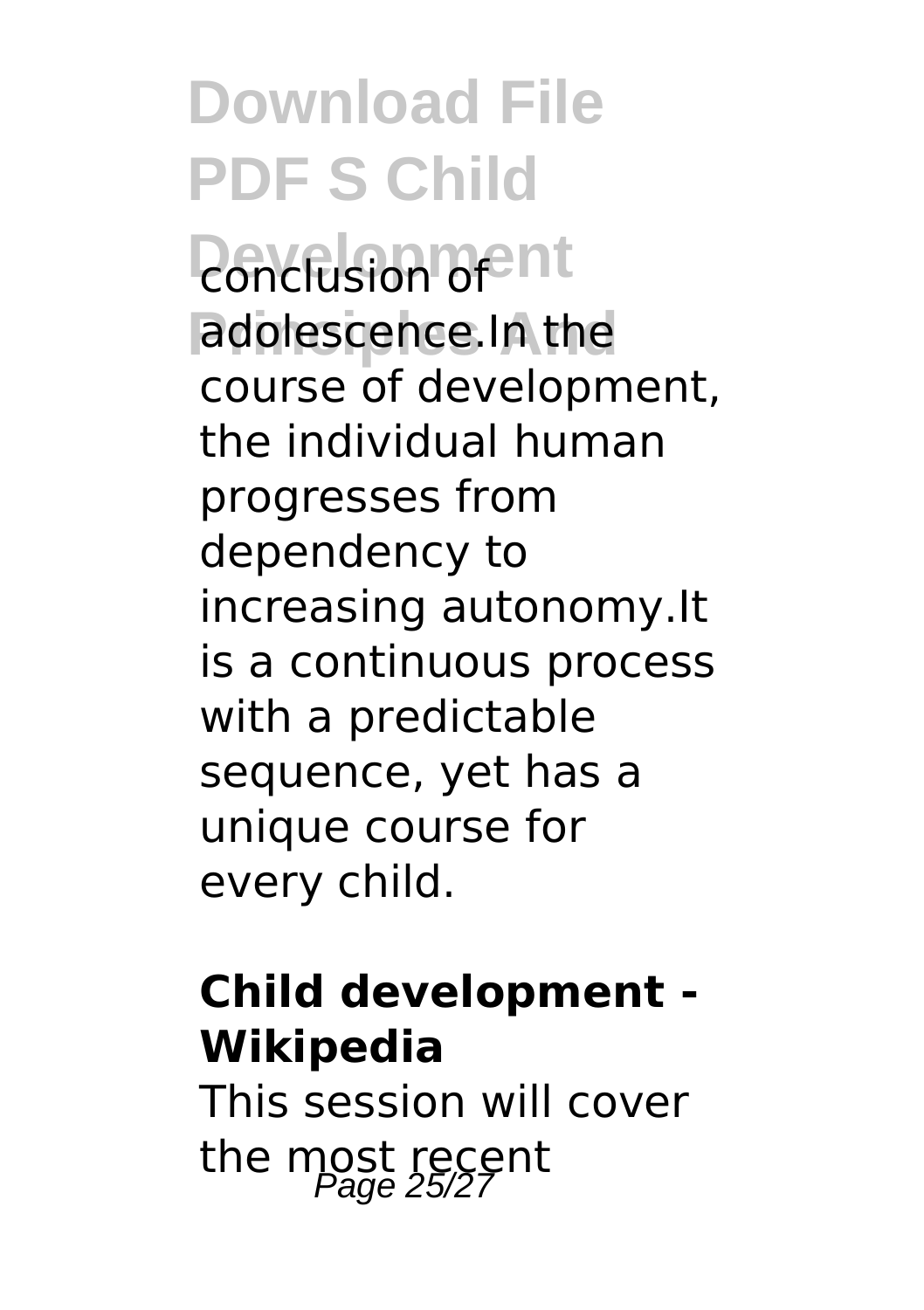findings regarding both *<u>Religional</u>* adolescent development. Given the plasticity of the developing brain through these years, these are periods of incredible opportunity for prevention and early intervention efforts. It will also provide an update on the latest findings and admissibility around the adolescent brain studies.

Page 26/27